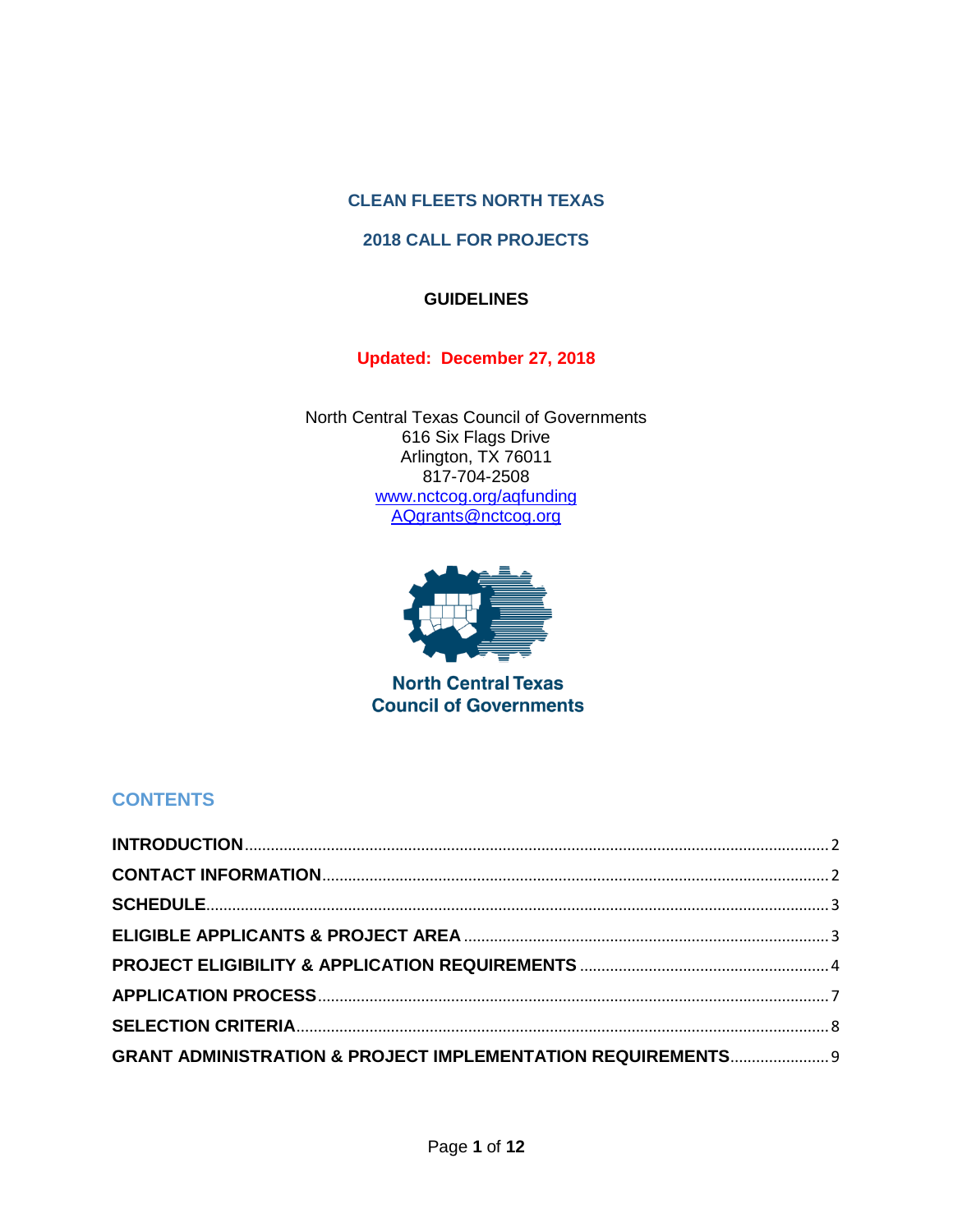### <span id="page-1-0"></span>**INTRODUCTION**

The North Central Texas Council of Governments (NCTCOG), under the Environmental Protection Agency's (EPA) Clean Diesel Funding Assistance Program Fiscal Year (FY) 2017, is offering approximately \$1.5 million in grant funding through the Clean Fleets North Texas 2018 Call for Projects (CFP). This CFP will fund replacement of existing diesel-powered heavy-duty vehicles or equipment operating in the Dallas-Fort Worth (DFW) ten-county ozone nonattainment area.

Ten counties in the North Central Texas region are classified as moderate nonattainment under the 2008 ozone National Ambient Air Quality Standards (NAAQS). This means ground-level ozone pollution levels in these counties exceed the EPA's ozone NAAQS. Ozone is formed when nitrogen oxides  $(NO_x)$  and volatile organic compounds mix in the presence of sunlight and heat. Programs to reduce  $NO<sub>x</sub>$  emissions from mobile sources, which comprise approximately 76 percent of ozone forming pollutants, are an important element of working toward ozone attainment. Breathing ground-level ozone can result in a number of health effects that are observed in broad segments of the population. Evidence from observational studies indicates that higher daily ozone concentrations are associated with increased hospital admissions and other markers of morbidity.<sup>1</sup> In addition to threatening human health, high ozone concentrations pose a risk to the environment, wildlife, agriculture and manufactured structures in the region. Ozone nonattainment can also cost the region economically, as businesses may be subject to more strict regulations, such as requirements to install emission control devices. It can also put funding to build new roadways at risk.

Despite exponential population growth, which results in more vehicle miles traveled in the DFW nonattainment area, ground-level ozone concentrations have improved substantially in the past twenty years. On October 26, 2015, the EPA lowered the 8-hour ozone NAAQS to ≤70 parts per billion<sup>2</sup> (2015 ozone NAAQS). On December 22, 2017<sup>3</sup>, the EPA sent letters to States recommending counties for nonattainment designation under the 2015 ozone NAAQS. No additional counties will be added to the DFW nonattainment region. However, with the adoption of the 2015 ozone NAAQS, the region must implement additional programs to further reduce emissions. For additional information about ozone emissions and efforts to improve air quality in North Central Texas, visit [www.nctcog.org/airquality.](http://www.nctcog.org/airquality)

### <span id="page-1-1"></span>**CONTACT INFORMATION**

Please submit any questions or comments to:

Email: [AQgrants@nctcog.org](mailto:AQgrants@nctcog.org) Website: www.nctcog.org/aqfunding

NCTCOG Project Staff:

Amy Hodges Air Quality Planner 817-704-2508 [ahodges@nctcog.org](mailto:ahodges@nctcog.org) Lori Pampell Clark Program Manager 817-695-9232 [lclark@nctcog.org](mailto:lclark@nctcog.org)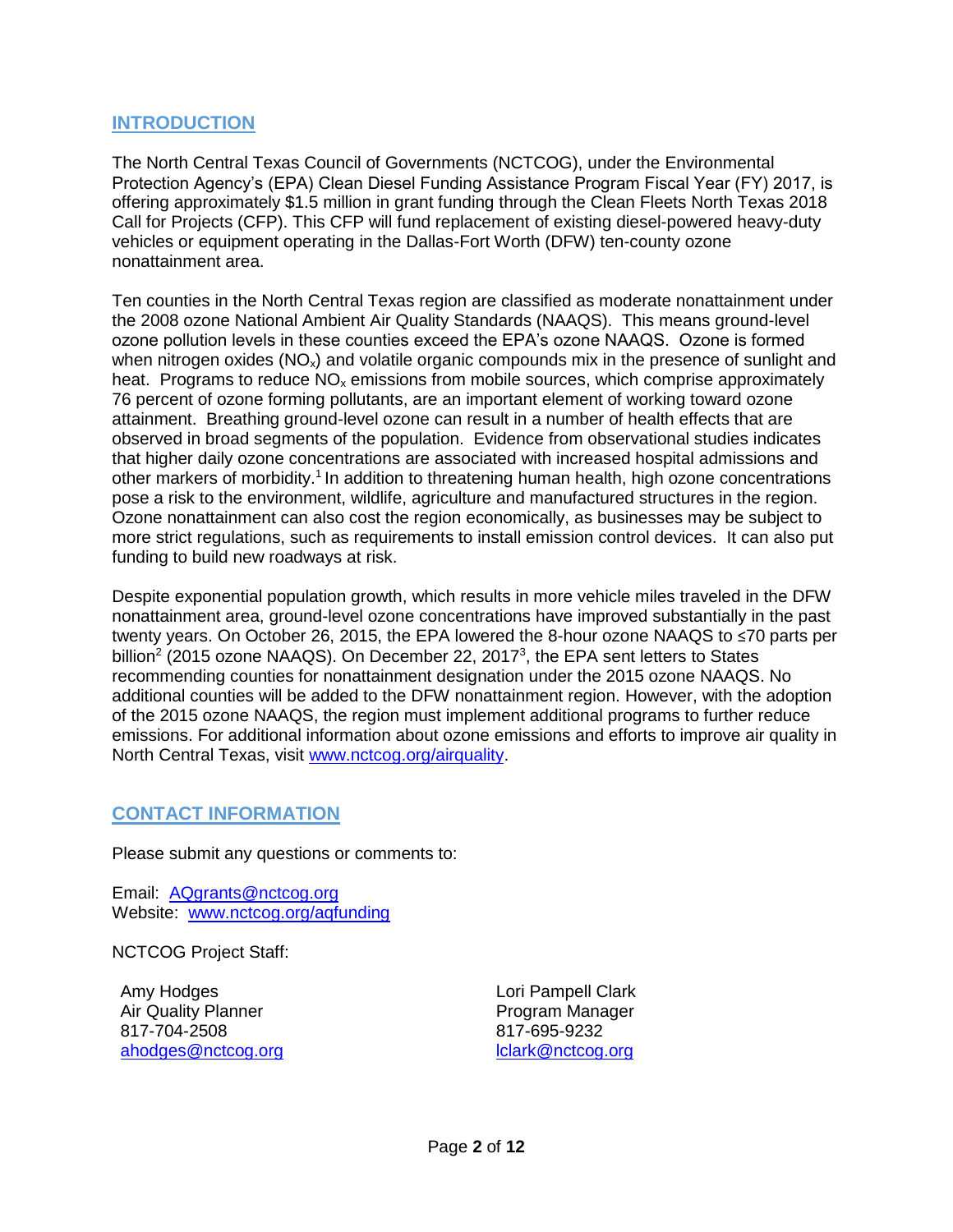## <span id="page-2-0"></span>**SCHEDULE**

Applications will be accepted and reviewed on a modified first-come, first-served basis. See the "Application Process" section for more details.

| <b>Milestone</b>                                                    | <b>Estimated Timeframe</b>                                                                                          |  |  |
|---------------------------------------------------------------------|---------------------------------------------------------------------------------------------------------------------|--|--|
| <b>Call for Projects Opens</b>                                      | March 22, 2018                                                                                                      |  |  |
| Workshop/Webinar                                                    | April 5, 2018                                                                                                       |  |  |
| Interim Call for Projects Application Deadlines                     | Last Friday of Each Month, at 5:00 pm<br>Central Time, Beginning April 27 and<br>Continuing Until all Funds Awarded |  |  |
| Proposals Evaluated & Selected                                      | Within 30 Days from Applicable Deadline                                                                             |  |  |
| <b>Awarded Projects Announced</b>                                   | Within 60 Days from Applicable Deadline                                                                             |  |  |
| Awardees to Receive Executed Agreements and<br>Approval to Purchase | Within 60 Days of Award Announcement                                                                                |  |  |
| <b>Final Application Deadline</b>                                   | January 25, 2019                                                                                                    |  |  |
| All Approved Projects Must Be Implemented                           | December 31, 2019                                                                                                   |  |  |

### **Project Dates**

Projects must be implemented and final reimbursement request submitted by December 31, 2019. NCTCOG expects notifying grant recipients of award within 60 days from the deadline for the month in which the application was submitted. For example, if an application is submitted in April 2018, notification is expected by the end of June 2018.

## <span id="page-2-1"></span>**ELIGIBLE APPLICANTS & PROJECT AREA**

This CFP is open to local governments or private companies who contract with local governments, who own heavy-duty diesel vehicles or equipment operating in the ten counties currently classified as nonattainment for the pollutant ozone. This includes Collin, Dallas, Denton, Ellis, Johnson, Kaufman, Parker, Rockwall, Tarrant, and Wise counties.

Further, in order to be eligible, all applicants must have adopted a policy which is consistent with the Regional Transportation Council (RTC) Clean Fleet Policy prior to the application submittal. To meet this requirement, a policy should include goals or elements which meet the following objectives:

- 1) Reduce emissions from fleet activities,
- 2) Reduce fuel consumption among fleet vehicles and equipment,
- 3) Support partnership with the NCTCOG and DFW Clean Cities Coalition, and
- 4) Educate fleet personnel on air quality and fuel consumption efforts.

Additional information, including a template policy, guidance documents and details on what these four objectives entail, can be found at [www.nctcog.org/fleetpolicy.](http://www.nctcog.org/fleetpolicy)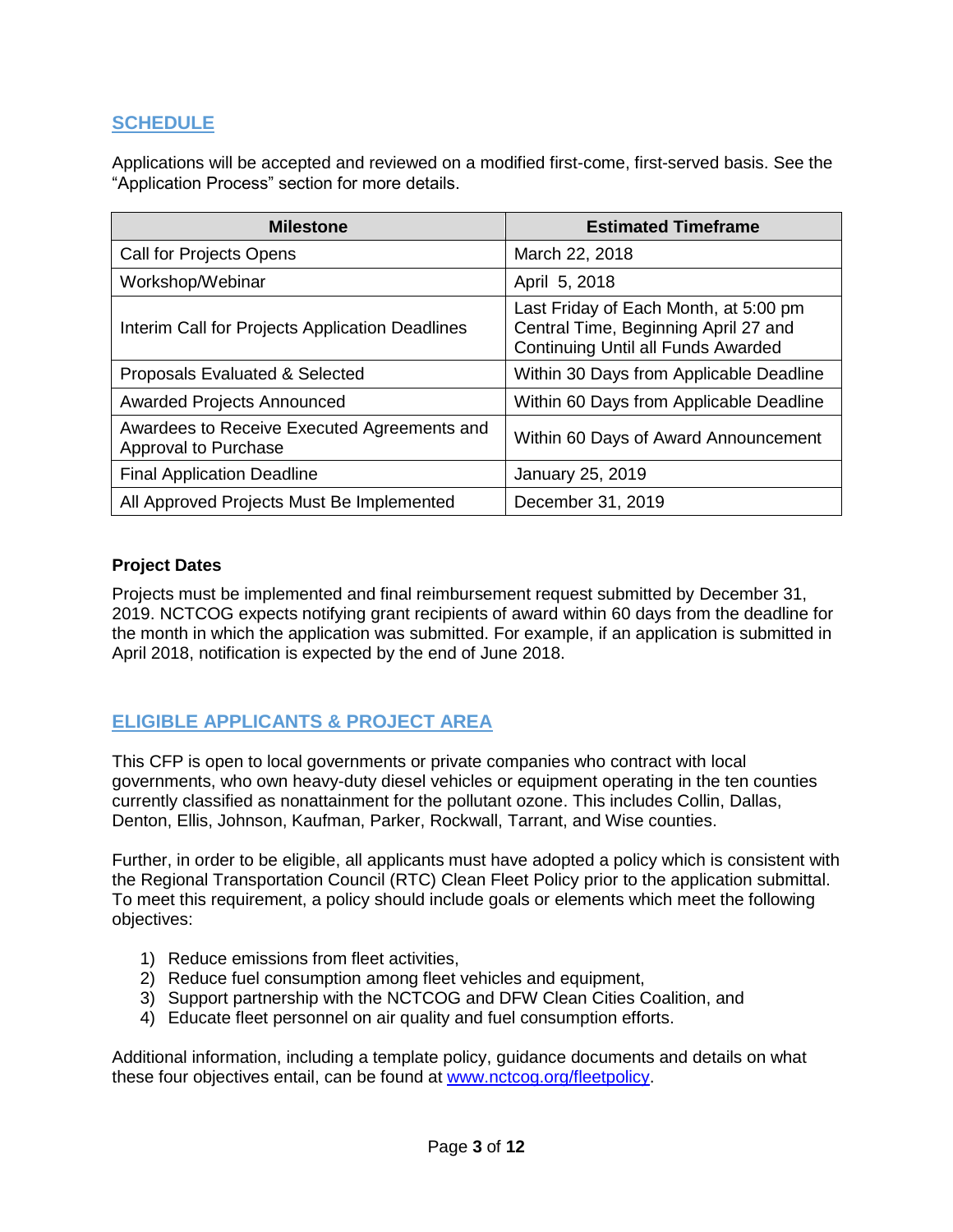## <span id="page-3-0"></span>**PROJECT ELIGIBILITY & APPLICATION REQUIREMENTS**

**All projects must reduce NOx emissions by reducing emissions from existing dieselpowered vehicles or equipment, and fit one of the following categories.** 

#### **Project Type 1:**

**Vehicle Replacement –** replacement of an older diesel on-road vehicle with a newer model year on-road vehicle.

| <b>Current Gross</b><br><b>Vehicle Weight</b><br><b>Rating (GVWR)</b> | <b>Eligible Old</b><br><b>Engine Model</b><br><b>Years</b> | <b>Eligible New</b><br><b>Vehicle</b>               | <b>Maximum Funding Levels</b>                                                                  |  |
|-----------------------------------------------------------------------|------------------------------------------------------------|-----------------------------------------------------|------------------------------------------------------------------------------------------------|--|
| 16,000 and Up                                                         | 1995 - 2006                                                | 2017 or Newer<br>Vehicle of any<br><b>Fuel Type</b> | 45% Cost if New Is Electric<br>35% Cost if New is Powered by Engine                            |  |
|                                                                       | 1995 - 2009                                                | 2017 or Newer<br><b>Electric Vehicle</b>            | Certified to CARB* optional Low-NO <sub>x</sub><br><b>Standards</b><br>25% Cost for All Others |  |

#### **Table 1: Replacement of Diesel On-Road Vehicle Eligibility Details**

*\*CARB=California Air Resources Board; a list of currently available engines certified to CARB Low-NO<sup>X</sup> standards are available at:<https://www.arb.ca.gov/msprog/onroad/optionnox/optionnox.htm>*

### **Project Type 2:**

**Non-Road Equipment Replacement** – replacement of an older diesel non-road equipment that operates more than 500 hours per year, with a newer model year non-road equipment.

| <b>Current Engine</b><br><b>Horsepower</b> | <b>Eligible Old Engine</b><br><b>Model Year and Tier</b>                    | <b>Eligible New</b><br><b>Tier</b>                           | <b>Maximum Funding</b><br><b>Levels</b>                                                                         |  |
|--------------------------------------------|-----------------------------------------------------------------------------|--------------------------------------------------------------|-----------------------------------------------------------------------------------------------------------------|--|
| $0 - 50$                                   | Tier 4 final or All-<br>2005 and Newer:<br>Unregulated - Tier 2<br>Electric |                                                              | 45% Cost if New Is<br>Electric                                                                                  |  |
| $51 - 300$                                 | 1995 and Newer; Tier $0 -$<br>Tier 2                                        | Tier 3, 4 interim,<br>Tier 4 final or<br><b>All-Electric</b> | 35% Cost if New is                                                                                              |  |
| $51 - 300$                                 | 1995 and Newer; Tier 3                                                      | Tier 4 final or All-<br>Electric                             | Powered by Engine<br>Certified to CARB*<br>optional Low-NO <sub>x</sub><br><b>Standards</b><br>25% Cost for All |  |
| $301+$                                     | 1985 and Newer; Tier $0 -$<br>Tier 2                                        | Tier 3, 4 interim,<br>Tier 4 final or<br>All-Electric        |                                                                                                                 |  |
| $301+$                                     | 1985 and Newer; Tier 3                                                      | Tier 4 final or All-<br>Electric                             | <b>Others</b>                                                                                                   |  |

#### **Table 2: Replacement of Diesel Non-Road Vehicle and Equipment Eligibility Details**

*\*CARB=California Air Resources Board; a list of currently available engines certified to CARB Low-NO<sup>X</sup> standards are available at: <https://www.arb.ca.gov/msprog/onroad/optionnox/optionnox.htm>*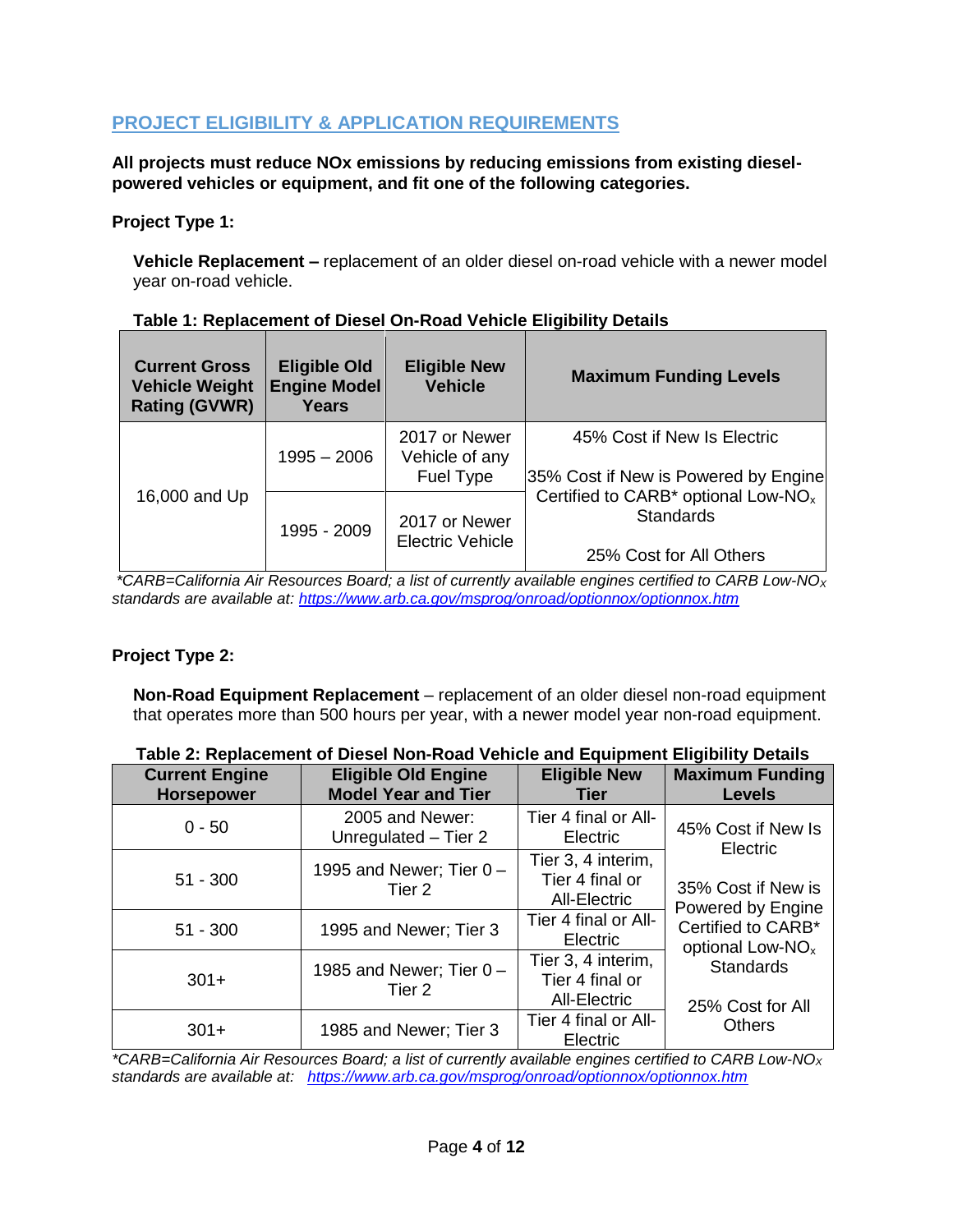The following requirements will apply to all grant recipients under this program. NCTCOG reserves the right to withhold grant payment or request return of funds if these requirements are not met and/or not sufficiently documented. Potential applicants should consider these conditions carefully when evaluating whether to submit a grant application.

### **New Equipment for Replacement**

- New vehicles/equipment must perform the same function, be of the same type, and have a similar gross vehicle weight rating (GVWR) or horsepower as the vehicles/equipment being replaced. Specific advance approval must be obtained from NCTCOG if:
	- $\circ$  For on-road vehicles, the GVWR does not stay within 10 percent of the engine's intended service class.
	- $\circ$  For non-road equipment, the horsepower does not stay within 25 percent of the old engine.
- New equipment/engine vehicles/equipment must remain operational in the DFW ozone nonattainment area for at least six years.
- Funding will not be awarded to replacement projects that would have occurred within three years of the project start date based on normal fleet turnover (attrition) as defined in the equipment or fleet owner's budget plan, operating plan, standard procedures, or retirement schedule. Normal attrition does not include replacements that must occur due to a State or Local mandate. Replacement projects must include a detailed discussion of the fleet owner's normal attrition schedule and must explain how the proposed emission reductions are above and beyond what would have occurred through normal fleet turnover within three years of the project start date.

## **Cost Eligibility:**

### **Eligible Costs**

- Limited to purchase costs of new equipment.
- Applicants must notify NCTCOG of the value of any existing financial incentives that directly reduce the cost of the proposed activity, including tax credits or deductions, other grants, anticipated scrap value, or any other financial assistance, to allow for accurate calculation of incremental cost.
- Any funds received for scrapped vehicle/equipment will be treated as program income, which will be recorded as part of the applicant's required cost share. Applicants will be required to report scrap value when requesting reimbursement for implemented activities, or to retain scrapped equipment for internal use.

### **Ineligible Costs**

- Administrative costs and other internal costs of the grant recipient including, but not limited to, personnel expenses, internal salaries, indirect costs, and travel.
- Fees for a third-party consultant or dealer hired to coordinate the application or manage and administer grant-funded activities, including coordination of the work and submission of reports and paperwork. This restriction is not intended to limit the ability of the equipment supplier or installer to include reasonable and necessary costs for managing the work to be performed in the price of the engine, equipment, or installation services.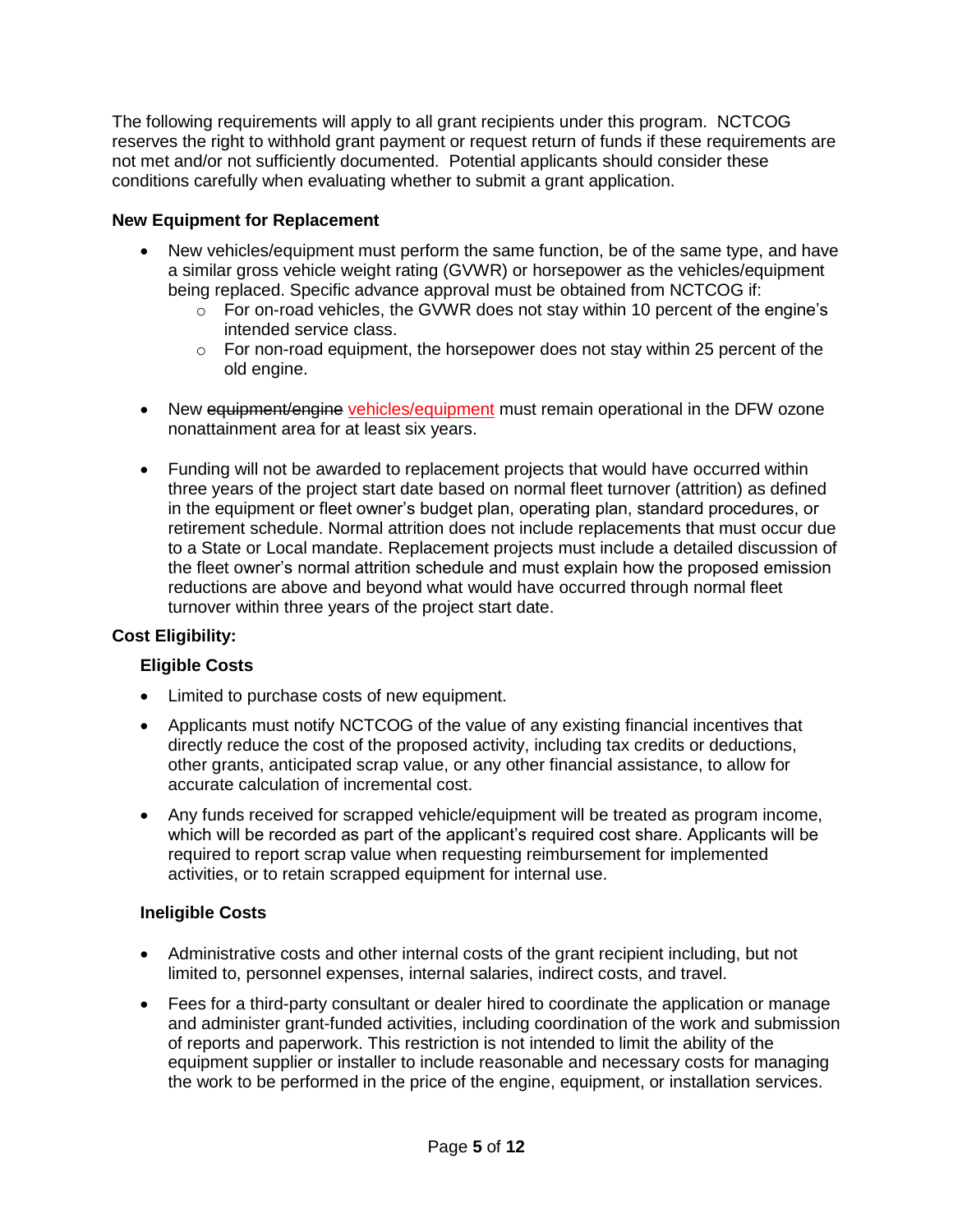Per the Uniform Grant Management Standards, the cost-plus-percentage-of-cost method of contracting for professional services shall not be used.

#### **Cost Estimate**

• As part of the application, Applicants must submit a cost estimate for each project type, which will be the basis for determining the maximum grant award amount based on applicable funding thresholds. Applicants are advised to consult multiple vendors to ensure that estimated costs are as accurate and realistic as possible. Awarded applicants will be required to abide by procurement procedures which are consistent with federal funding requirements as described in the next section.

#### **Property Management Requirements:**

• Grant recipients must maintain grant-funded vehicles/equipment in accordance with federal property management requirements. This means that grant recipients must maintain grant-funded vehicles/equipment in good working order and operate them in a manner consistent with the grant until the fair market value is \$5,000 dollars or less. At the end of the six-year Activity Life, or upon transfer of ownership, the grant recipient must contact NCTCOG for further instructions regarding disposition. Equipment may not be sold, scrapped or otherwise disposed of until written approval is received from NCTCOG. Sale, scrap or other disposal without NCTCOG approval or when fair-market value exceeds \$5,000, could result in a partial return of grant funding.

#### **DUNS & SAM Number**:

• Applicants are required to provide a Dun and Bradstreet (D&B) Data Universal Numbering System (DUNS) number, and a current registration with the System for Award Management (SAM). Applicants can receive a DUNS number at no cost by calling the toll-free DUNS Number request line at 1-866-705-5711, or visiting the D&B Website at [www.dnb.com/us/.](http://www.dnb.com/us/) Applicants can receive free SAM registration at [www.SAM.gov.](http://www.sam.gov/) If a DUNS number or SAM has not yet been assigned, please include the date the applicant requested a number.

#### **Emissions Credit**:

• Applicant must surrender all emissions reductions to NCTCOG to meet air quality requirements and goals. The recipient may not utilize emissions reductions to satisfy other air quality commitments unless otherwise agreed to by NCTCOG.

### **Voluntary Reductions**:

• Projects must be voluntary in nature and not required by any local, state, or federal law, rule, regulation, memorandum of agreement, or other legally binding document.

#### **Minority/Women's Business Enterprise Participation:**

• Applicants must use good faith efforts to contract with Minority Business Enterprises (MBE) and Women Business Enterprises (WBE) as part of this program. As part of the EPA Clean Diesel Funding Assistance Program, NCTCOG has the following DBE/MBE/WBE Fair Share Objectives and Goals:

> MBE: 7.34% Construction; 19.37% Supplies; 12.98% Services; and 19.57% Equipment WBE: 10.60% Construction; 14.15% Supplies; 23.70% Services; and 19.64% Services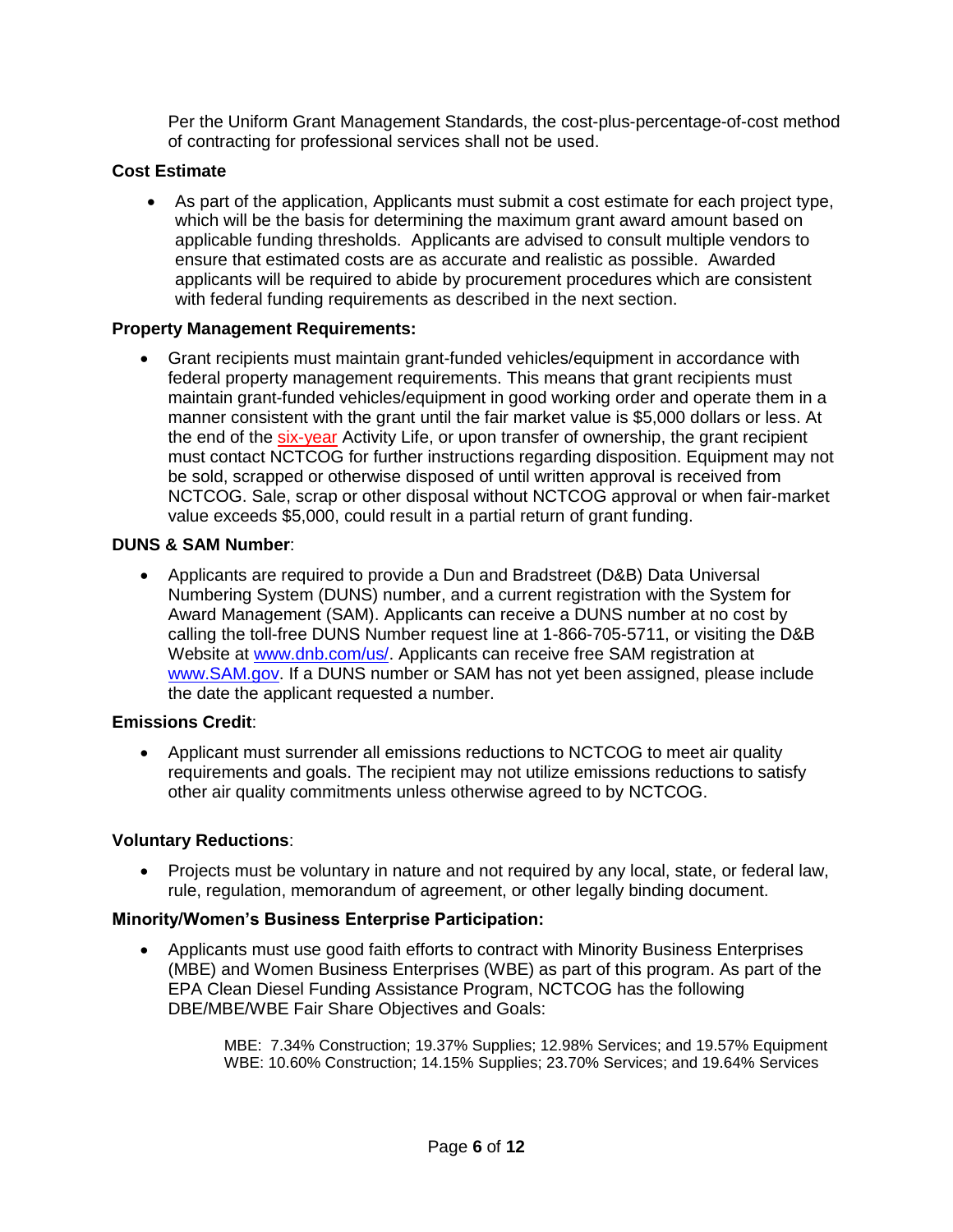If an applicant is unable to identify contracting opportunities consistent with the goals outlined above, applicants must document their good faith efforts. Documentation of good faith efforts consist of:

- (a) Ensuring MBE/WBEs are aware of contracting opportunities to the fullest extent practicable through outreach and recruitment activities.
- (b) Making information on forthcoming opportunities available to MBE/WBEs and arrange time frames for contracts and establish delivery schedules, where the requirements permit, in a way that encourages and facilitates participation by MBE/WBEs in the competitive process. This includes, whenever possible, posting solicitations for bids or proposals for a minimum of 30 calendar days before the bid or proposal closing date.
- (c) Consider whether large contracts could be divided into subcontracts with MBE/WBEs.
- (d) Encourage contracting with a consortium of MBE/WBEs when a contract is too large for one of these firms to handle individually.
- (e) Use the services and assistance of the Small Business Administration and the Minority Business Development Agency of the Department of Commerce.
- (f) Grant Recipients' must report to NCTCOG expenditures related to MBE/WBE contract opportunities.

# <span id="page-6-0"></span>**APPLICATION PROCESS**

Application forms are available through [www.nctcog.org/AQfunding;](http://www.nctcog.org/aqfunding) click on the box called "Clean Fleets North Texas 2018 Call for Projects". Applications must include original signatures from the applicant's Authorized Official on the certification statements in Part 4 of the application. As part of applying, applicants must also complete a Risk Assessment, which is available at: [https://www.surveymonkey.com/CFNT2018](https://www.surveymonkey.com/r/?sm=BelS_2BM08GId2F9IlQY530w_3D_3D) [https://www.surveymonkey.com/r/R9989PZ.](https://www.surveymonkey.com/r/R9989PZ)

Applications for the Clean Fleets North Texas 2018 Call for Projects will be accepted on a modified first-come, first-served basis. The last Friday of each month will serve as an interim deadline. **Applications received "in-hand" by 5 pm Central Time on the last Friday of each calendar month will be considered competitively with applications received since the preceding deadline. Evaluation will be based on the selection criteria outlined on page 8.**  Mailed applications which are postmarked by this time but have not yet been received are not considered "in-hand" and will be considered to have been submitted during the subsequent calendar month. Applications must be in a sealed envelope with a return address on the outside. Faxed applications will not be accepted. Applications will continue to be accepted until all grant funds have been awarded or until Friday, January 25, 2019, whichever comes first.

### **Applications should be mailed or delivered to the following address:**

**North Central Texas Council of Governments Transportation Department Clean Fleets North Texas 2018 Call for Projects Attention: AQ Grants 616 Six Flags Drive Arlington, TX 76011**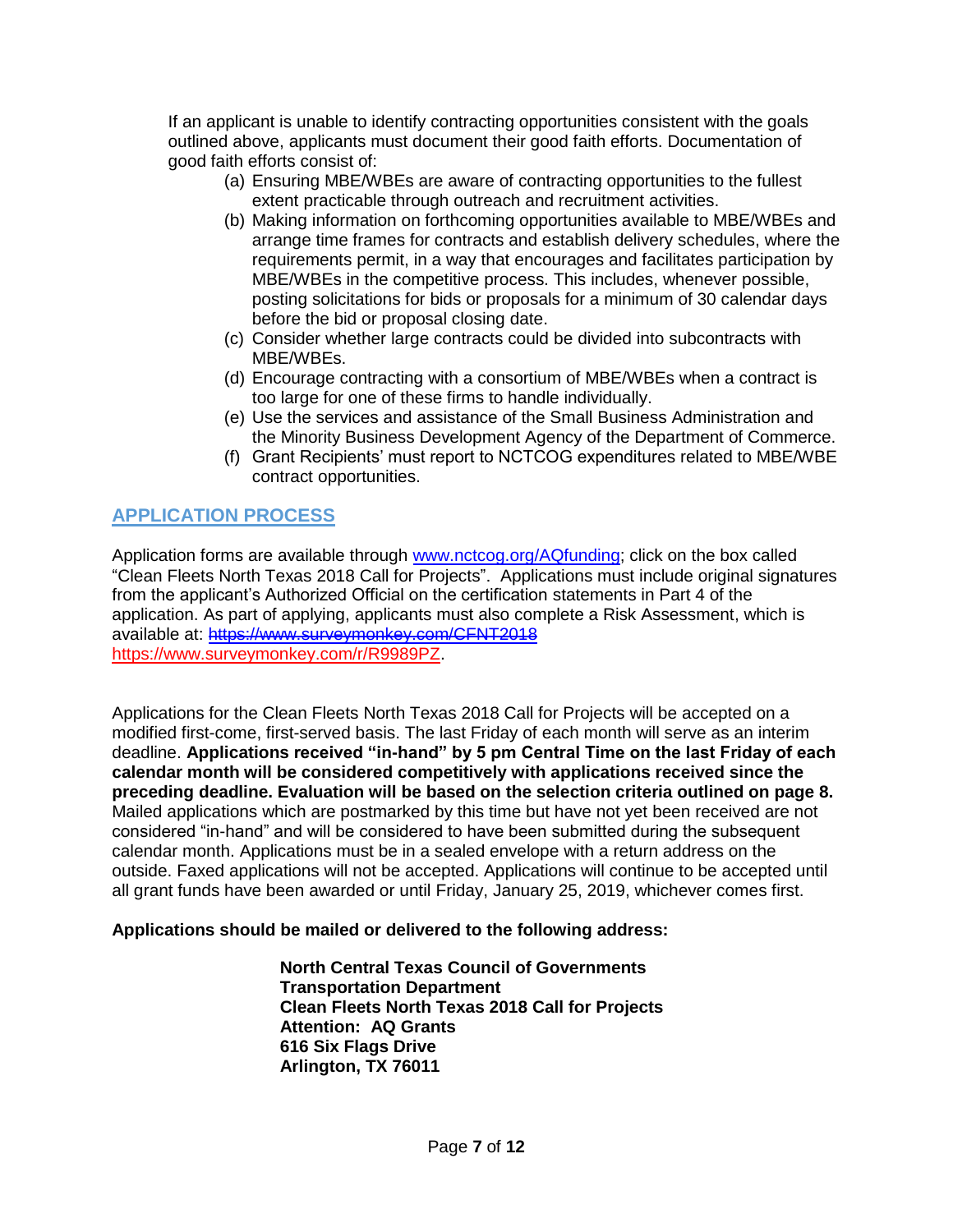Applicants are strongly encouraged to also email the application file in Excel format, to [AQgrants@nctcog.org.](mailto:AQgrants@nctcog.org) Applicants are encouraged to submit in advance of the submission deadline to allow staff time to review for completeness.

- Steps to Apply: All of the items listed below must be "in hand" by the application deadline for a project to be deemed complete.
	- □ Submit Risk Assessment (including any required attachments)
	- □ Submit Application Form (including Part 1, Part 2, Part 3, and Part 4)

### **Use of Consultants**

Private consultants may be available to assist in completing and submitting an application. These consultants do not represent NCTCOG, and NCTCOG neither encourages nor discourages the use of a consultant to assist with the application process. NCTCOG has no agreement with any consultant and applications submitted by a particular consultant will not receive any more favorable treatment than other applications. Fees charged by a consultant are the responsibility of the applicant and may not be charged to the grant, either directly or as an addition to the cost basis of the grant-funded equipment. Moreover, NCTCOG staff are available to field application questions as needed.

# <span id="page-7-0"></span>**SELECTION CRITERIA**

NCTCOG will evaluate submitted applications based upon a competitive process focusing on cost-effectiveness, diesel reduction effectiveness, and/or implementation feasibility/risk.

NCTCOG will evaluate and rank eligible applications based on the following criteria:

- Quantitative Analysis (primary project ranking criteria):
	- $\circ$  Cost per ton of NO<sub>X</sub> reduced in the ten-county ozone nonattainment area.
- Qualitative Assessment:
	- o Feasibility/risk
		- In accordance with provisions under the Office of Management and Budget's Uniform Administrative Requirements, Cost principles , and Audit Requirements for Federal Awards (2 CFR 200) 4 , NCTCOG will conduct a risk assessment of all anticipated subrecipients prior to final selection.
		- Clearly identified funding needs, implementation procedures, and sources of local match
		- Readiness for implementation
	- o Multipollutant Emission Benefits
		- Cost per ton of Particulate Matter reduced
		- Cost per ton of Hydrocarbon Emissions Reduced
		- Cost per ton of Carbon Monoxide Emissions Reduced
		- Cost per ton of Carbon Dioxide Emissions Reduced
		- Cost Per Gallon of Petroleum Reduced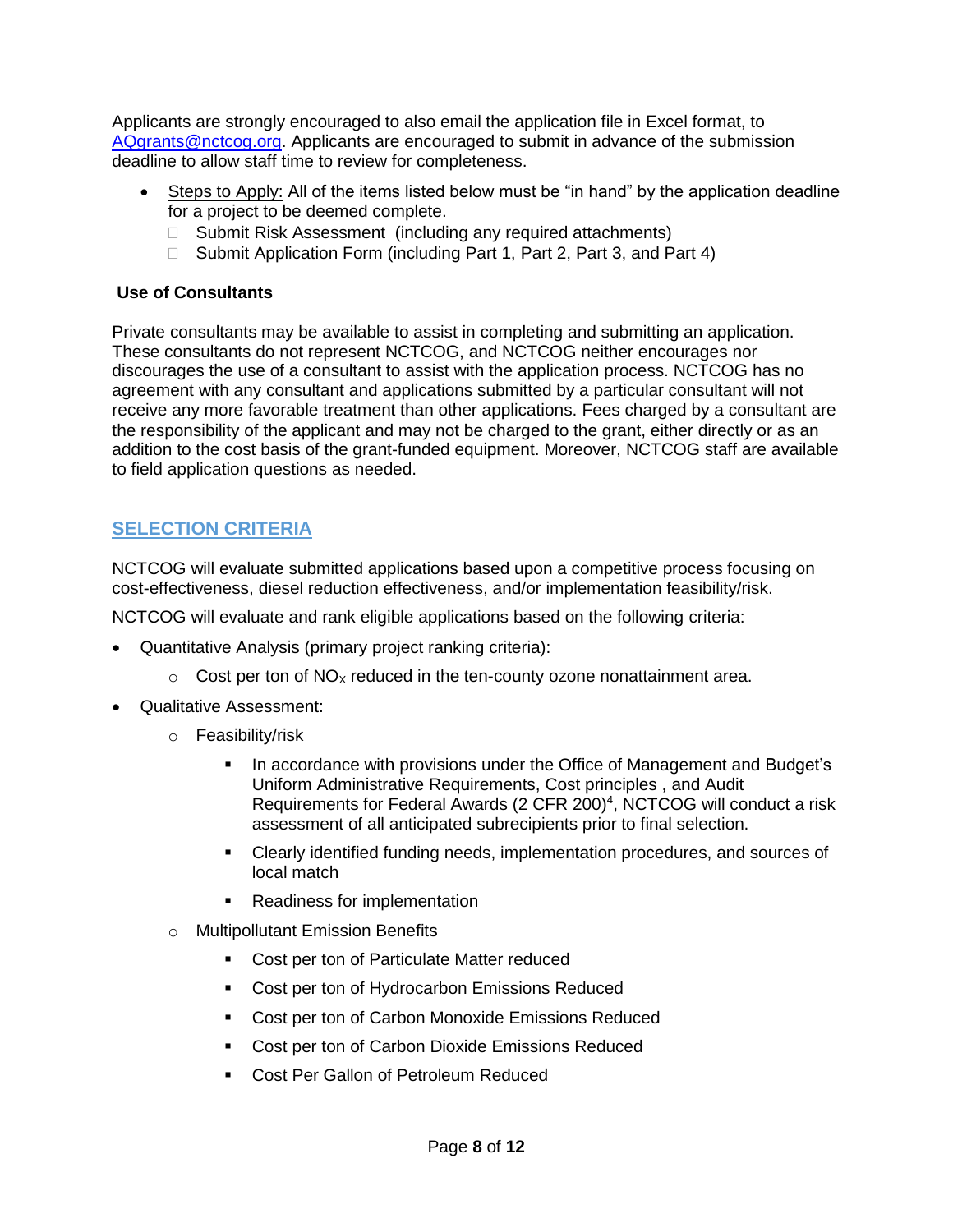The risk assessment outlined above will include an evaluation of financial stability, quality of management systems, and history of performance. NCTCOG is not obligated to fund a proposal from an applicant that has demonstrated marginal or unsatisfactory performance on previous grants or contracts with NCTCOG and/or other state or federal agencies. NCTCOG is not obligated to fund a proposal from an applicant based on a determination of the risks, including the financial condition of the applicant and other risk factors as may be determined by NCTCOG.

NCTCOG may base funding decisions on factors associated with best achieving the purpose of the CFP, and is not obligated to select a project for funding. Additionally, NCTCOG may select parts of an application for funding or offer to fund less than the amount requested in an application.

## <span id="page-8-0"></span>**GRANT ADMINISTRATION & PROJECT IMPLEMENTATION REQUIREMENTS**

NCTCOG will notify all applicants whether the project has been awarded and, if so, grant fund amounts awarded. The notification will be sent to all points of contact identified on the grant application. This notification, which informs the applicant that its application has been selected and is being recommended for award, is not authorization to begin work. Entities selected to receive grant funding will be required to execute an agreement with NCTCOG in order to receive grant funding.

Applicants who receive a grant award will be required to meet with NCTCOG staff prior to implementing their project to explain all grant expectations. If awarded, the steps to implement generally are as follows:

### **Step 1: Sign Agreement with NCTCOG**

• No grant activities may begin until after the agreement between NCTCOG and the grant recipient is fully executed.

### **Step 2: Conduct a Competitive Procurement**

- Grant recipients are required to comply with federal procurement requirements regarding fair and open competition when making purchases. These requirements also impact the process through which a purchase can be made. Applicants should review NCTCOG's Third Party Procurement Procedures Subgrantee Procurement Procedures document, which is available at [www.nctcog.org/AQfunding/forms,](http://www.nctcog.org/AQfunding/forms) to ensure understanding of these requirements.
	- o In summary, these procedures require that awardees:
		- Maintain a written code of conduct related to contract award and administration;
		- Maintain a contract administration system to ensure vendors and contractors perform according to the terms;
		- Conduct procurement transactions in an open, fair and competitive manner; and
		- Maintain written procurement procedures.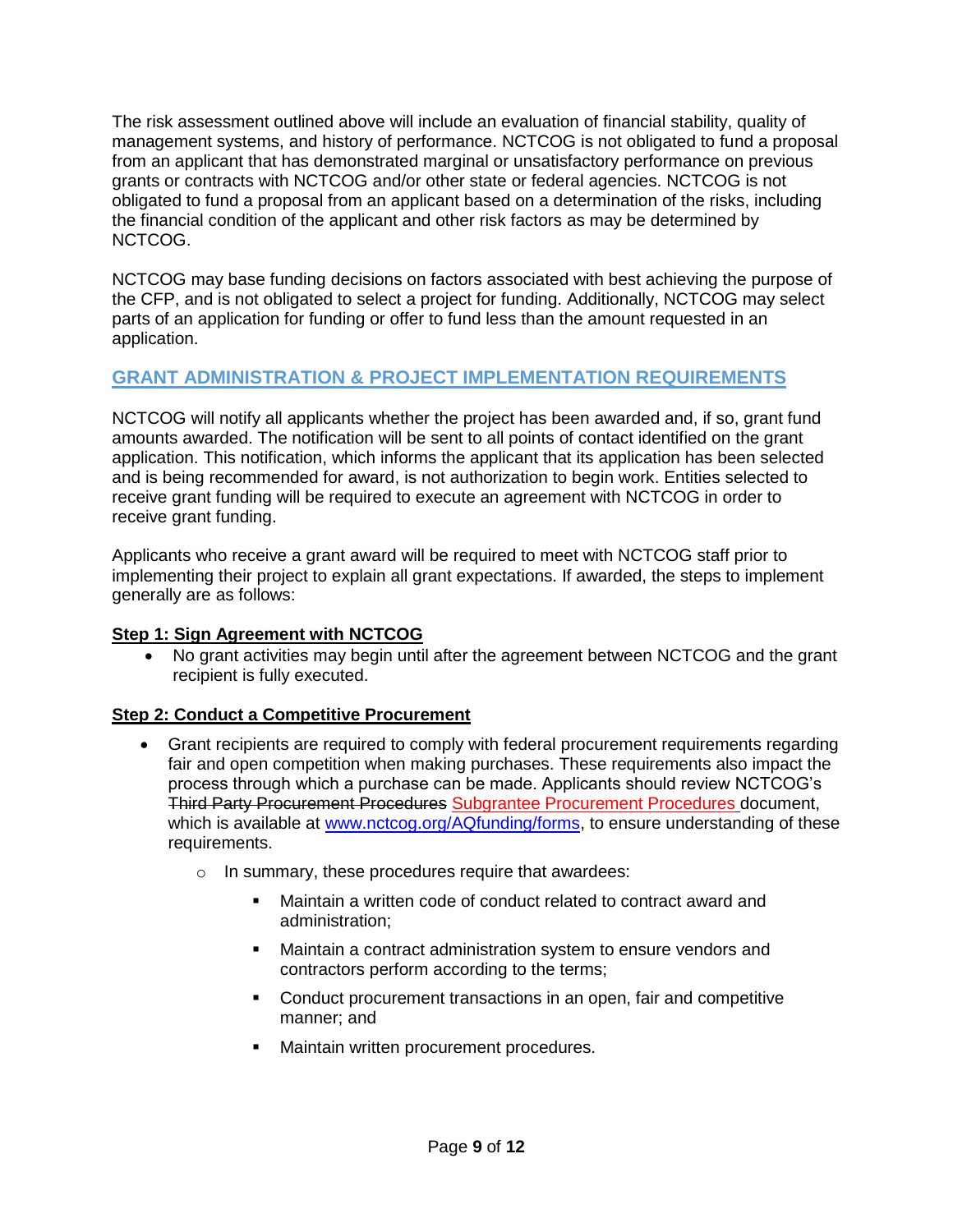- The Third Party Procurement Procedures provide guidance on the requirements for each type of procurement by dollar threshold. Projects under this proposal will fall under one of the following procurement methods:
	- Purchases under \$150,000: must obtain at least two competitive written quotes
	- Purchases over \$150,000: must follow requirements for one of the following:
		- o Publicly Advertised Sealed Bid Process
		- o Publicly Advertised Competitive Proposal Process
	- Public sector entities may make purchases through governmental cooperative purchasing programs
	- For purchases over \$150,000 total cost, NCTCOG must approve the recipient's planned procurement process prior to moving forward with purchases.
- NCTCOG uses a Third Party Procurement Review Checklist to determine whether awardees have complied with the procurement requirements. NCTCOG staff is available to assist awarded applicants with any questions. Applicants are encouraged to review these procedures carefully prior to applying.

## **Step 3: Complete Purchases in Accordance with Agreement and Scope Requirements**

- Grant recipients may be required to grant NCTCOG a security interest in any grantfunded vehicle/equipment and will be required to document fulfillment of this requirement prior to reimbursement being issued. The security interest may consist of:
	- o For on-road vehicles: listing NCTCOG as the first lienholder on vehicle titles.
	- o For non-road equipment: filing a Uniform Commercial Code -1 (UCC-1) financing statement or a performance bond that identifies NCTCOG as having an interest.
- NCTCOG shall relinquish such security interest when all federal interest in grant-funded vehicles/equipment is fulfilled (generally, this occurs when fair market value falls below \$5,000).

### **Step 4: Submit for Reimbursement**

- Grants will be made on a reimbursement basis for eligible expenses incurred and paid by the grant recipient. A cost may not be considered incurred until the grant-funded vehicle/equipment has been paid for by the grant recipient. Requests for reimbursement shall include documentation to show that the vehicle/equipment has been received, expenses paid by the grant recipient, and proper vehicle/equipment disposition has occurred. All eligible expenses must be paid in full with cash on-hand (not financed, etc.) in order to be reimbursed. NCTCOG will only waive this requirement under specific circumstances on a case by case basis. Prospective applicants should discuss any potential requirement for flexibility with NCTCOG staff prior to applying. Reimbursement request forms are available at [www.nctcog.org/aqfunding/forms.asp.](http://www.nctcog.org/trans/air/vehicles/investments/funding/forms.asp)
- Applicants must notify NCTCOG of the value of any existing financial incentives that directly reduce the cost of the proposed activity, including tax credits or deductions, other grants, anticipated scrap value, or any other public financial assistance, to allow for accurate calculation of incremental cost.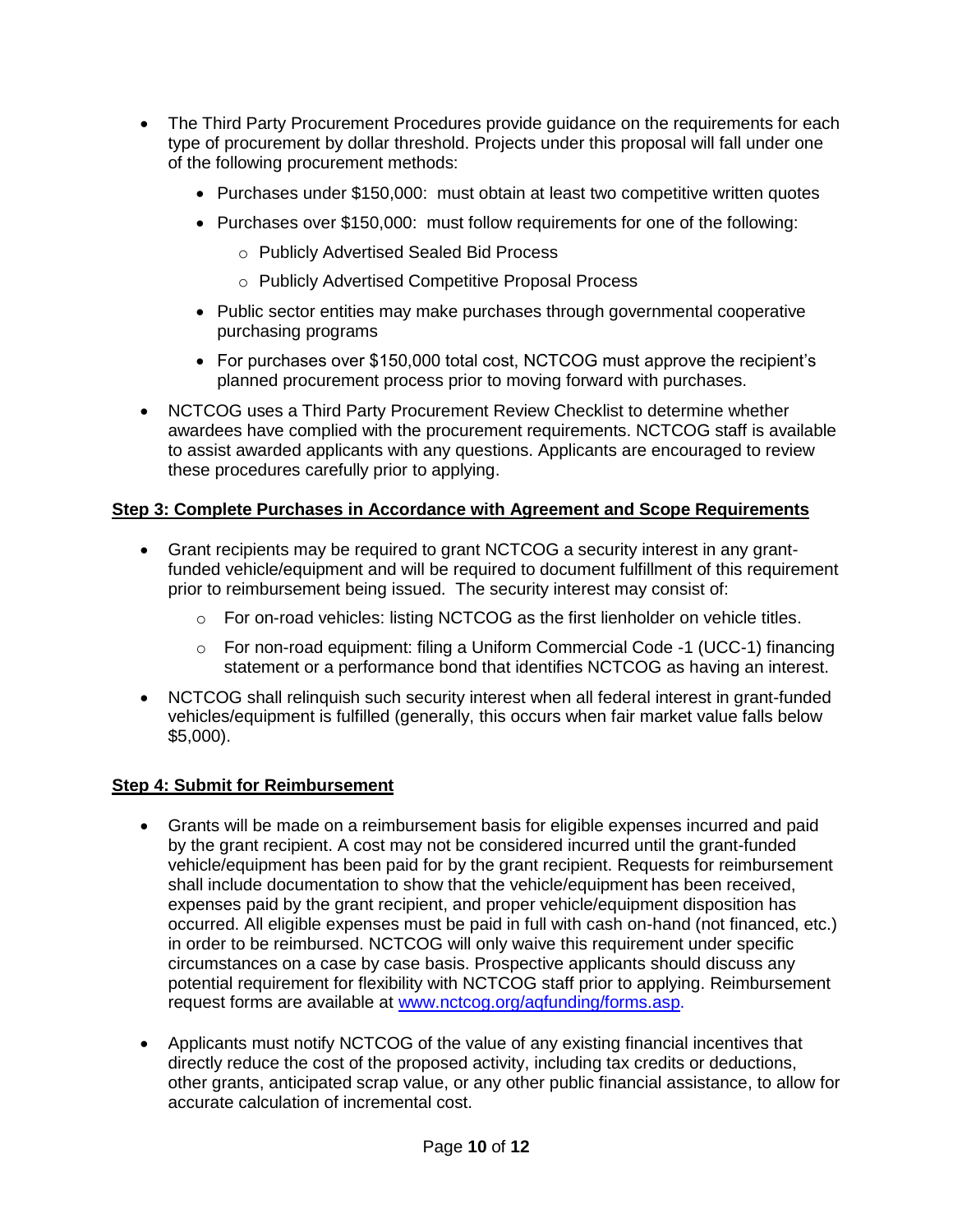• Applicants must identify expected local match sources, which must fund at least 75, 65 or 55 percent of total replacement project cost depending on type of replacement vehicle/equipment. Matching funds should be sourced from cash in-hand. Applicants intending to use match other than cash-in hand should contact NCTCOG staff to discuss prior to applying. Matching funds must not already be tied to emission reduction commitments (i.e. funding from the Texas Emissions Reduction Plan may not be used as matching funds).

## **Step 5: Disposition**

- All vehicles/equipment being replaced must be rendered permanently disabled. Disabling the engine requires cutting or punching a three inch by three inch  $(3" \times 3")$  hole in the engine block. Disabling the chassis consists of cutting completely through the frame/frame rails on each side of the vehicle/equipment at a point located between the front and rear axles. Both the engine and chassis of each vehicle/equipment must be disabled for each replacement activity.
- Complete documentation of disposition must be submitted to NCTCOG at the end of the project, including a completed Vehicle/Equipment and Engine Disposition Form (available for download at [www.nctcog.org/AQfunding/forms\)](http://www.nctcog.org/AQfunding/forms) as well as before and after photos of all destroyed components. **NCTCOG recommends that all reimbursement documents be submitted for preliminary review before proceeding with disposition of vehicles/equipment. NCTCOG will notify performing party of preliminary approval of reimbursement, and if disposition should proceed.**
- Alternative disabling methods must be approved by NCTCOG in advance on a case by case basis. If other, pre-approved scrappage methods are used, details and documentation must be submitted to NCTCOG. Disposition documentation requirements will apply and will be detrimental as part of the NCTCOG approval.
- NCTCOG staff will be available, upon request, must be present to witness vehicle/equipment and engine destruction and to take the required photos if so desired. Grant recipients will schedule the destruction in coordination with NCTCOG to ensure staff attendance.
- Any funds received for scrapped vehicle/equipment will be treated as program income, which will be recorded as part of the applicant's required cost share. Applicants will be required to report scrap value when requesting reimbursement for implemented activities, or to retain scrapped equipment for internal use.
- While NCTCOG does not endorse nor recommend any particular facilities, the Texas Commission on Environmental Quality maintains a list of dismantler and recycler facilities that participate in the AirCheckTexas Drive a Clean Machine program at www.tceq.texas.gov/airquality/mobilesources/vim/dismantlers.html [www.tceq.texas.gov/airquality/mobilesource/vim/dismantlers.html.](http://www.tceq.texas.gov/airquality/mobilesource/vim/dismantlers.html) This list may be a useful reference for locating facilities who can ensure compliance with this grant program's requirements.

### **Step 6: Reporting and Vehicle/Equipment Use**